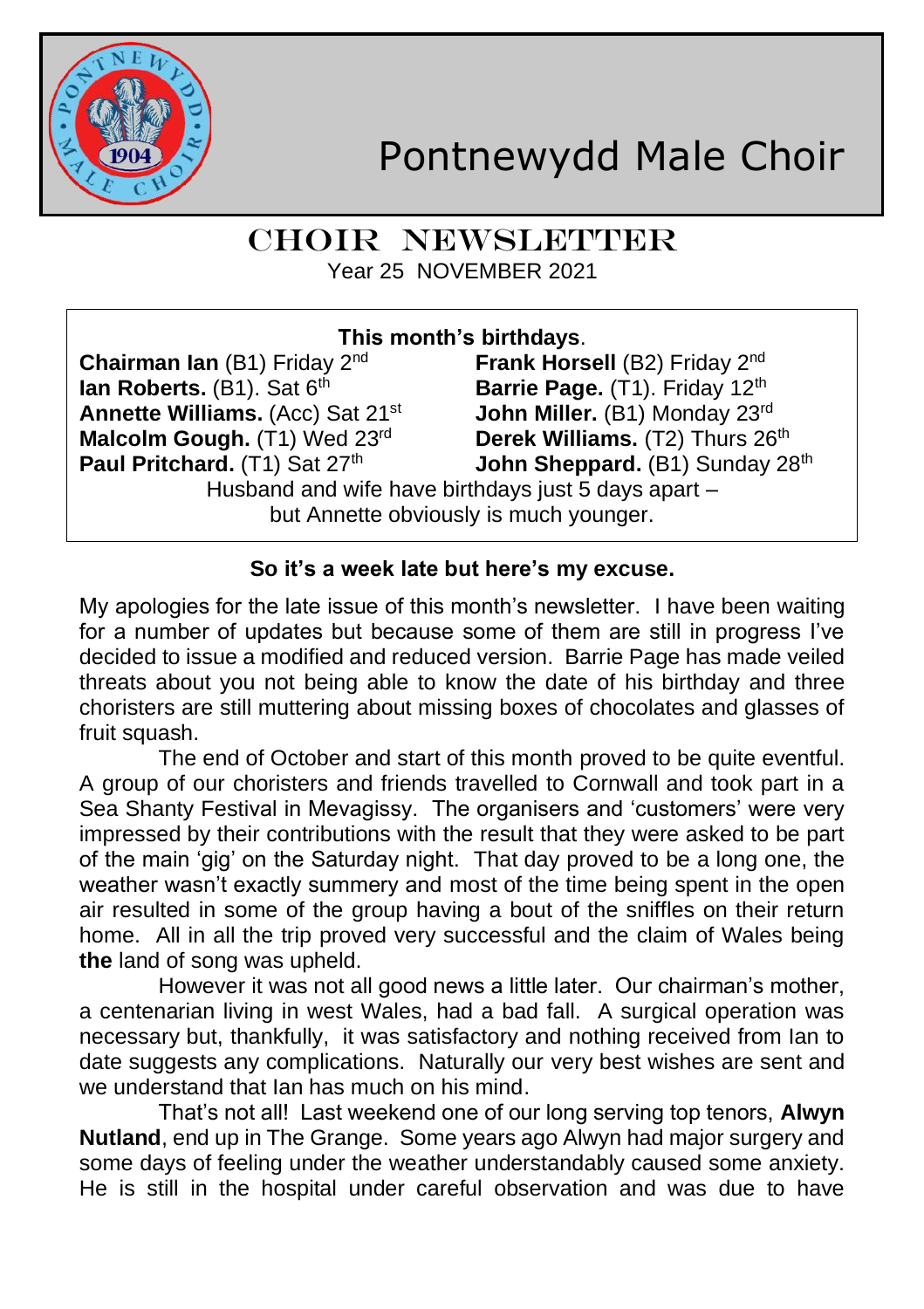investigative checks yesterday. Results are not yet known here. Again, our very best wishes go out to Alwyn and family.

So that's the best I can do for now - please forgive unchecked errors.

### **Important update for choristers.**

Choir members who can receive emails should have received earlier the communication from the General Secretary regarding subscriptions. After being in abeyance for over a year they will become payable from the start of November. Martin gives details regarding amounts and bank account.

We are also informed that the management committee continue to review practice conditions **and will be looking at the possibility of a new practice venue** in the coming weeks.

Attendance at practice has seen some improvement but less than 40 attendees indicates that some members are still unhappy about existing restrictions. It remains to be seen whether our committee can come up with a solution that will result in getting an increase to the number in practice.

## **Can you help?**

The lack of choir concerts and social functions has reduced the amount of "news" to fill the exciting monthly newsletter. The occasional looking back has been an attempt to fill space, to inform newer choristers about choir activities in the recent past and to indulge some of us older ones in a bit of enjoyable nostalgia.

Your editor has at his disposal quite a number of digital photographs of choir tours made in the period when digital cameras became available and before smart phones took over. Many of us now use only our smart phones to take photographs and even videos. But I only have colour **prints** of early tours to Germany and our Canadian tour. To scan prints will be a tedious job so does anyone have digital (jpg) files of those tours (or other events) that they would be happy to share? If so I'd be happy to receive a copy by email at [royfisher30@gmail.com.](mailto:royfisher30@gmail.com) All contributions will be acknowledged and the usual fees paid.



This was a photograph I took in Tarragona on an afternoon trip while on our Spanish tour. I was stood quite close to him because I was intrigued by his lack of any sort of activity. It then turned out that he was an extra in a film that was being made and I was not exactly helping matters by being in camera. I'm still puzzled why they were filming a scene with the postman the only character present.